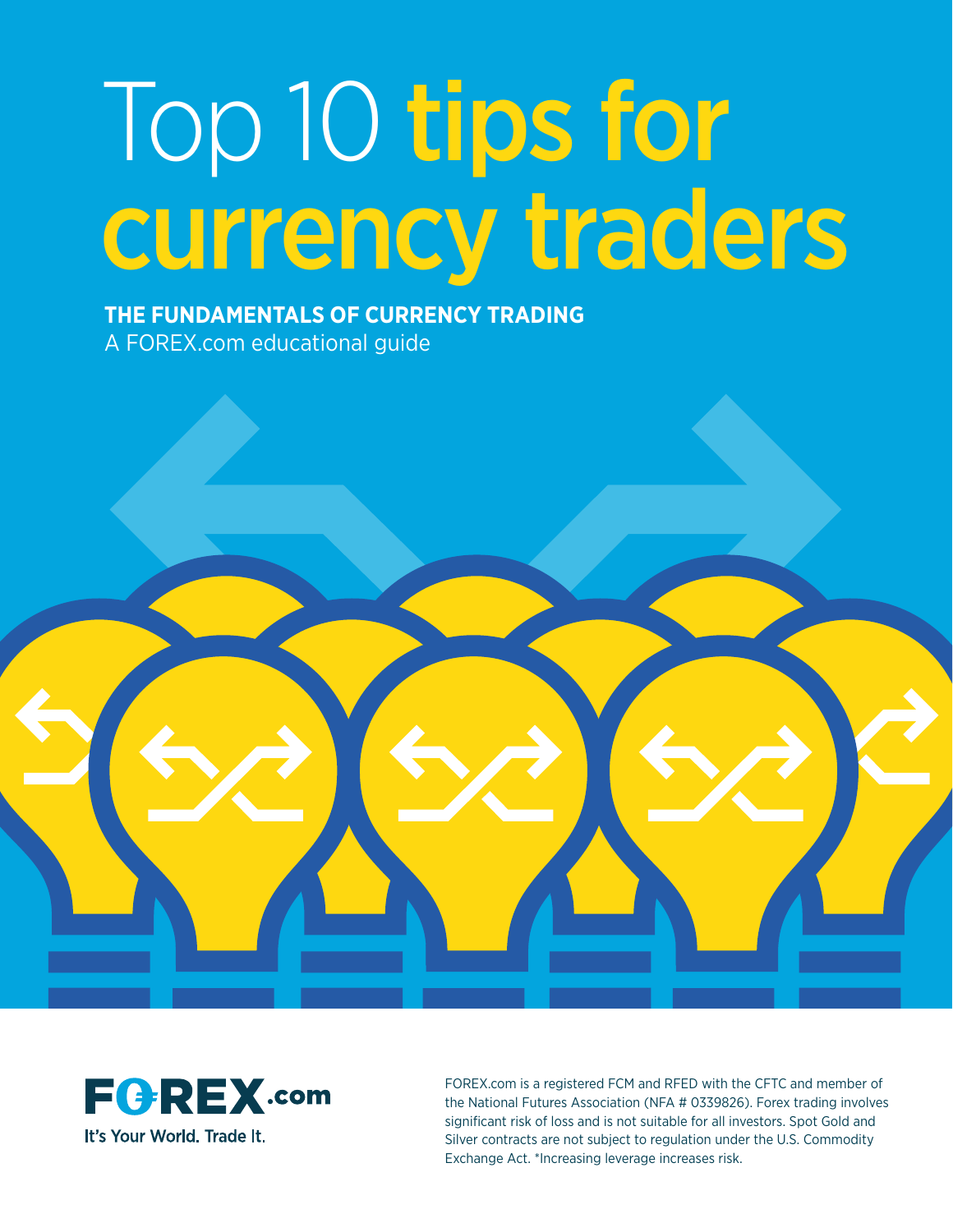

# **Top 10 tips forcurrency traders**

Before you start something new, begin with the fundamentals. Let's look at trading tips every trader should consider before trading currency pairs.

FOREX.com is a registered FCM and RFED with the CFTC and member of the National Futures Association (NFA # 0339826). Forex trading involves significant risk of loss and is not suitable for all investors. Spot Gold and Silver contracts are not subject to regulation under the U.S. Commodity Exchange Act. \*Increasing leverage increases risk.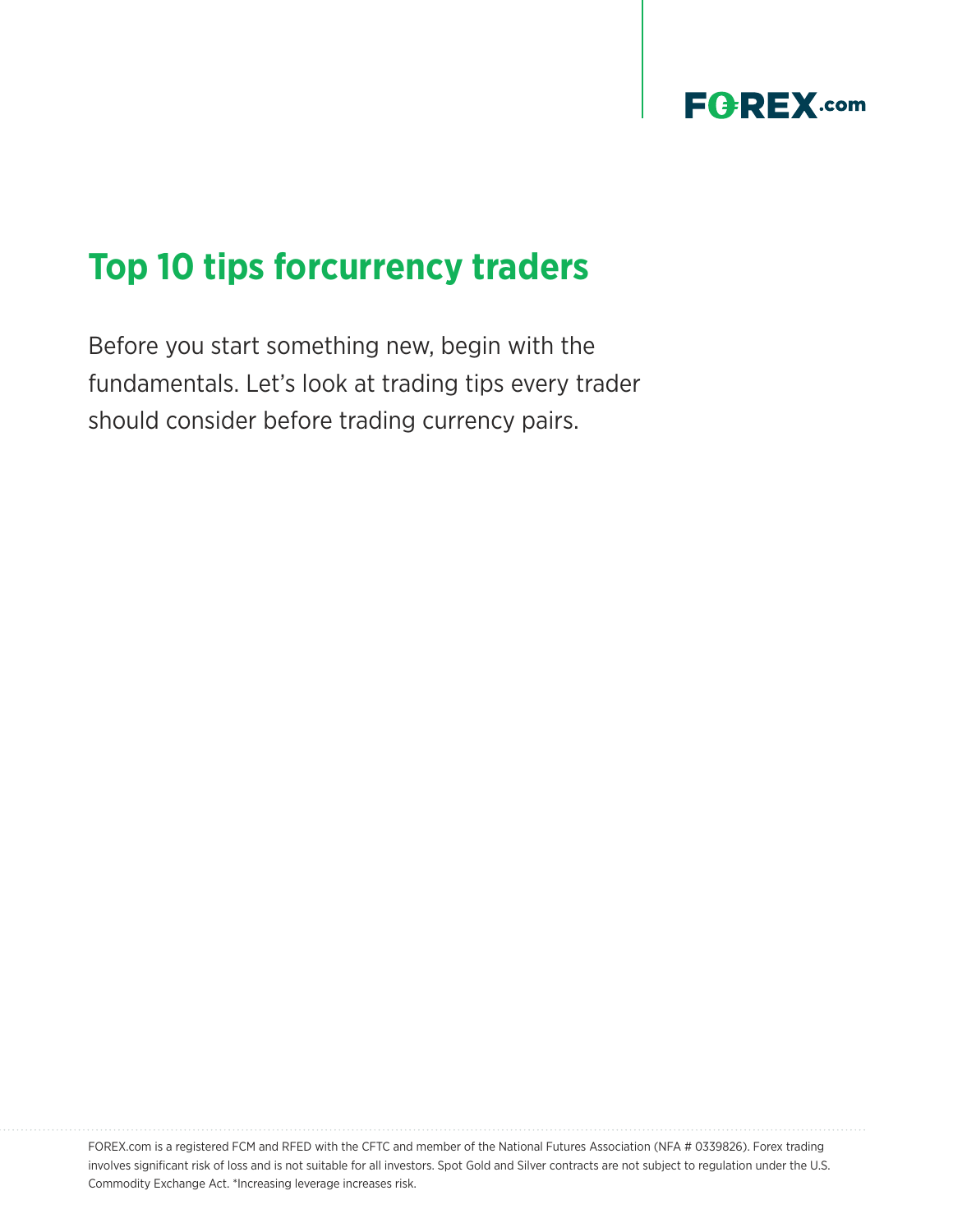

## **KNOW THE MARKETS 1**



Take the time to study currency pairs and what affects them before risking your own capital; it's an investment in time that could save you a good amount of money.

1

FOREX.com has videos and tutorials that will take you through every aspect of forex trading. Put the extensive knowledge of the FOREX.com Global Research Team to work for you. Access our on-demand videos, free guides, live webinars and daily research to help you learn more about the forex market.

## **2 MAKE A PLAN AND STICK TO IT**



Creating a trading plan is a critical component of successful trading. It should include your profit goals, risk tolerance level, methodology and evaluation criteria. Once you have a plan in place, make sure each trade you consider falls within your plan's parameters. Remember: you're likely most rational before you place a trade and most irrational after your trade is placed.

> Read "How to Develop a Trading Plan" on FOREX.com to get started.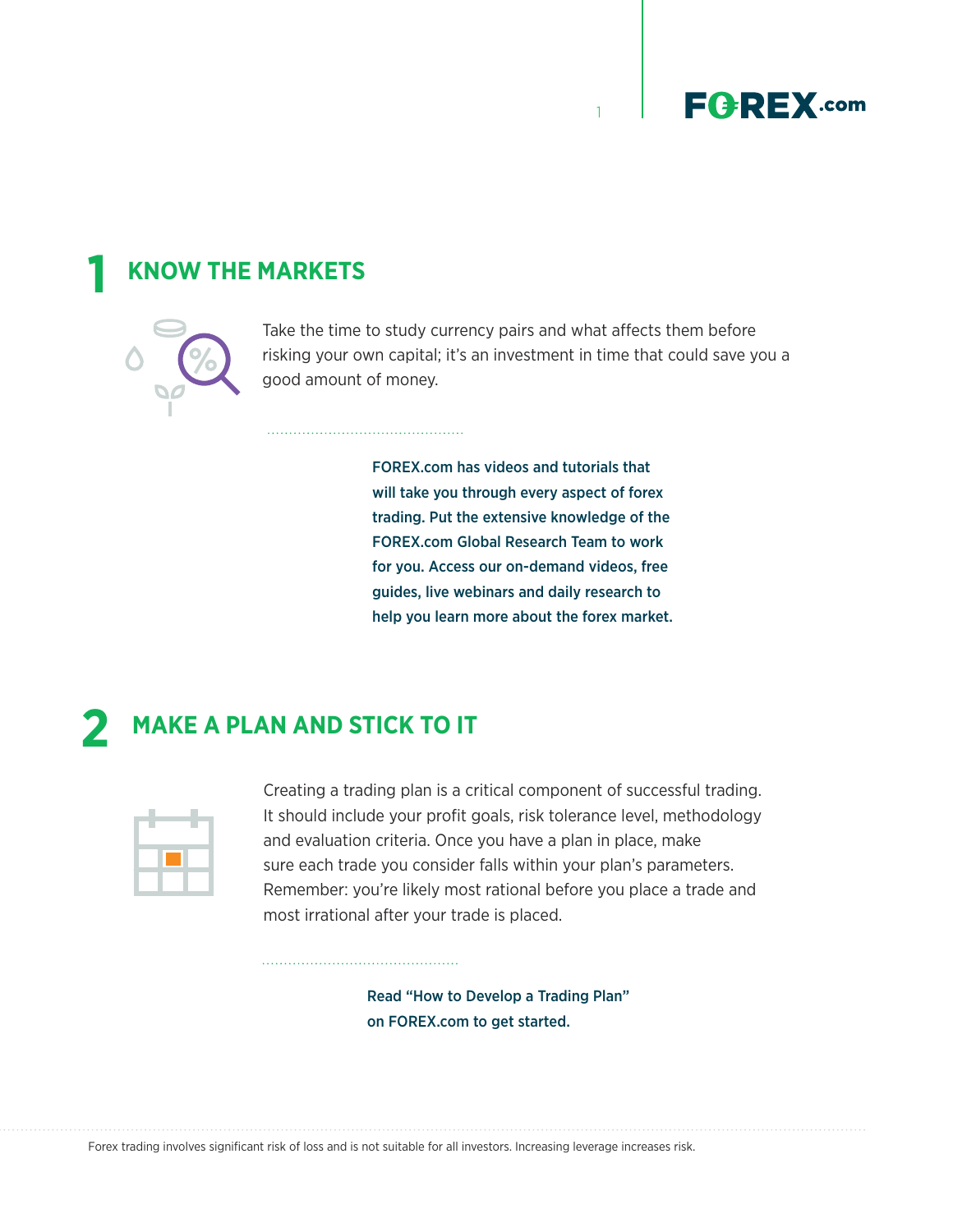

# **3 PRACTICE**

The best way to get a feel for forex trading is without any of the risk.

 $\overline{2}$ 

Put your trading plan to the test in real market conditions with a risk-free FOREX.com demo account. You'll get a chance to see what it's like to trade currency pairs while taking your trading plan for a test drive without risking any of your own capital.

> The best time to start practicing is now. Sign up for a free demo account today.

### **FORECAST THE "WEATHER CONDITIONS" OF THE MARKET 4**

Successful traders need to be aware of market conditions and plan accordingly.



Fundamental traders prefer to trade based on news and other financial and political data; technical traders prefer technical analysis tools such as Fibonacci retracements and other indicators to forecast market movements. Most traders use a combination of the two. No matter what your style, it is important you use the tools at your disposal to find potential trading opportunities in moving markets.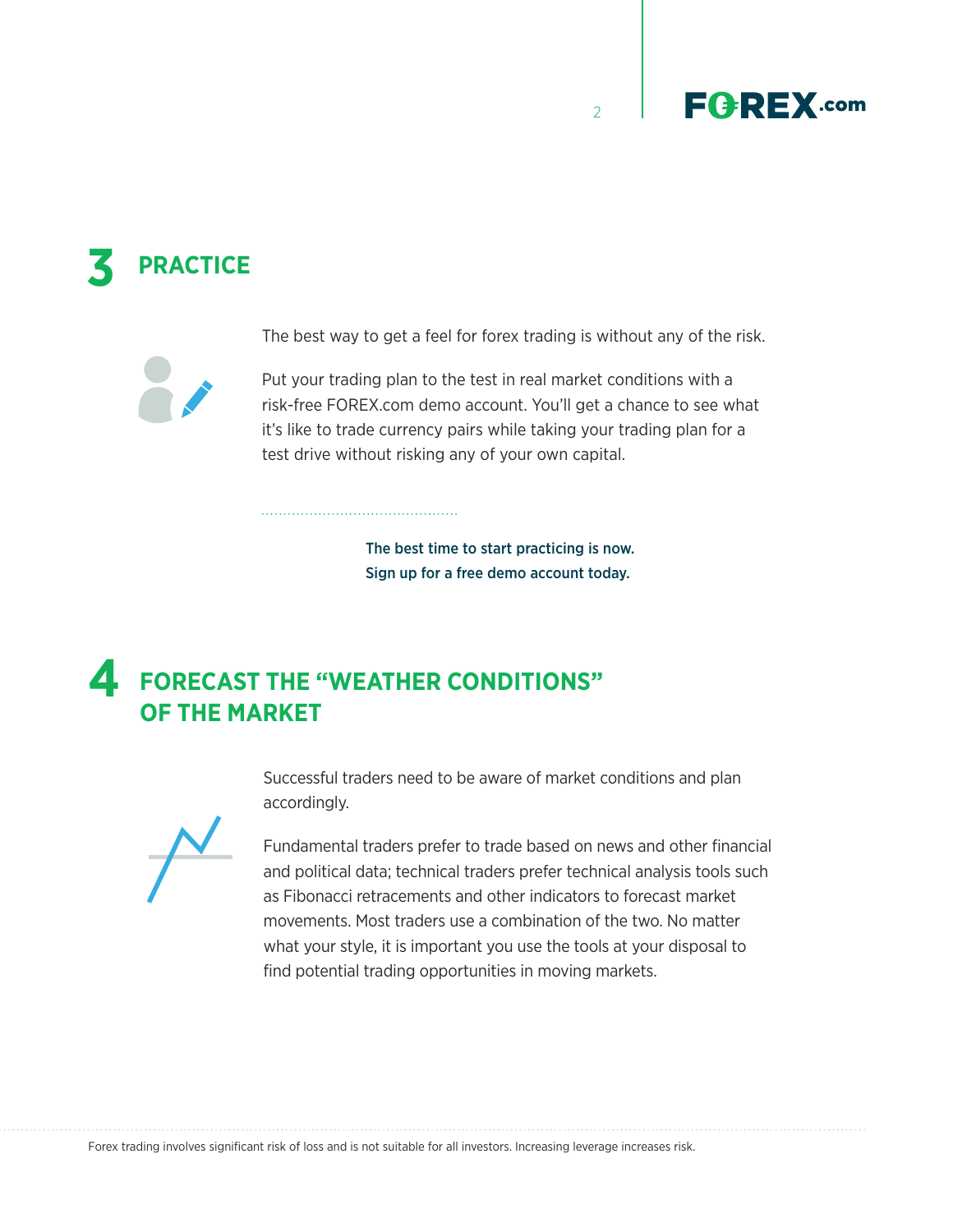3



## **5 KNOW YOUR LIMITS**



This tip is a simple yet critical one that many traders miss: know your limits. This includes knowing how much you're willing to risk on each trade, setting your leverage ratio in accordance with your needs, and never risking more than you can afford to lose.

#### **6 KNOW WHERE TO STOP ALONG THE WAY**



You don't have time to sit and watch the markets every minute of every day. You can better manage your risk and protect potential profits through stop and limit orders, getting you out of the market at the price you set. Trailing stops are especially helpful; they trail your position at a specific distance as the market moves, helping to protect profits should the market reverse. Keep in mind, however, that placing stop and limit orders may not necessarily limit your risk for losses.

## **CHECK YOUR EMOTIONS AT THE DOOR 7**



You have an open position and the market's not going your way. Maybe you could make it up with a trade or two that don't fit with your trading plan... just a couple couldn't hurt, right?

"Revenge trading" rarely ends well. Don't let emotion get in the way of your plan for successful trading. When you have a losing trade, don't go all-in to try to make it back in one shot; it's smarter to stick with your plan and make the lost back a little at a time than to suddenly find yourself with two crippling losses.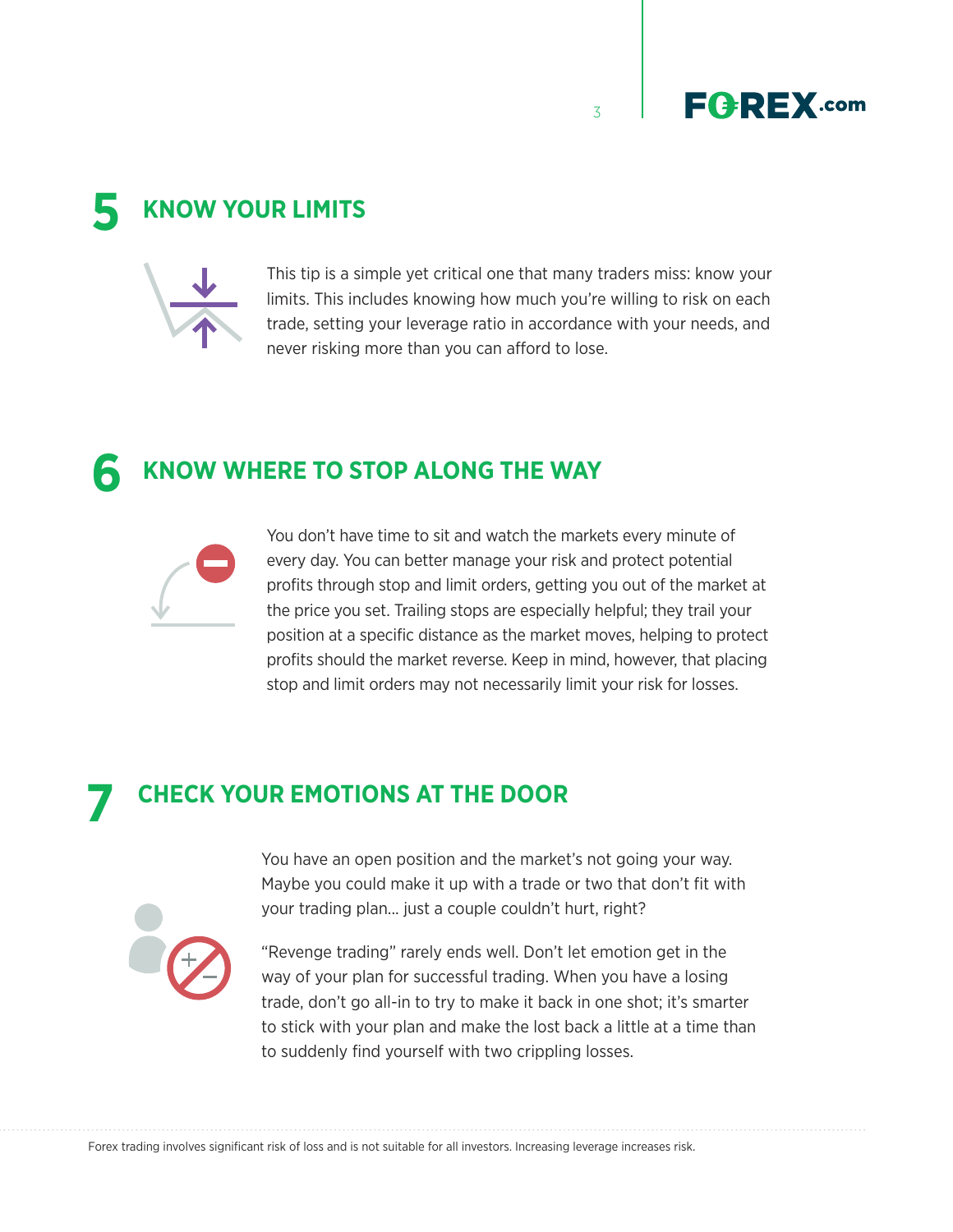$\overline{A}$ 



## **KEEP IT SLOW AND STEADY 8**



One key to trading is consistency. All traders have lost money, but if you follow your trading plan and take it a trade at a time, those losses will likely pose less of a threat to your overall strategy. Educating yourself and creating a trading plan is good, but the real test is sticking to that plan through patience and discipline.

## **DON'T BE AFRAID TO EXPLORE 9**



While consistency is important, don't be afraid to re-evaluate your trading plan if things aren't working like you thought. As your experience grows, your needs may change; your plan should always reflect your goals. If your goals or financial situation changes, so should your plan.

# **CHOOSE THE RIGHT TRADING PARTNER FOR YOU 10**



It's critical to choose the right trading partner as you engage the forex market. Pricing, execution, and the quality of customer service can all make a difference in your trading experience. FOREX.com is a worldwide leader in currency trading and offers competitive pricing, great customer support and helpful guides and tutorials so you have a wide range of tools to start trading forex.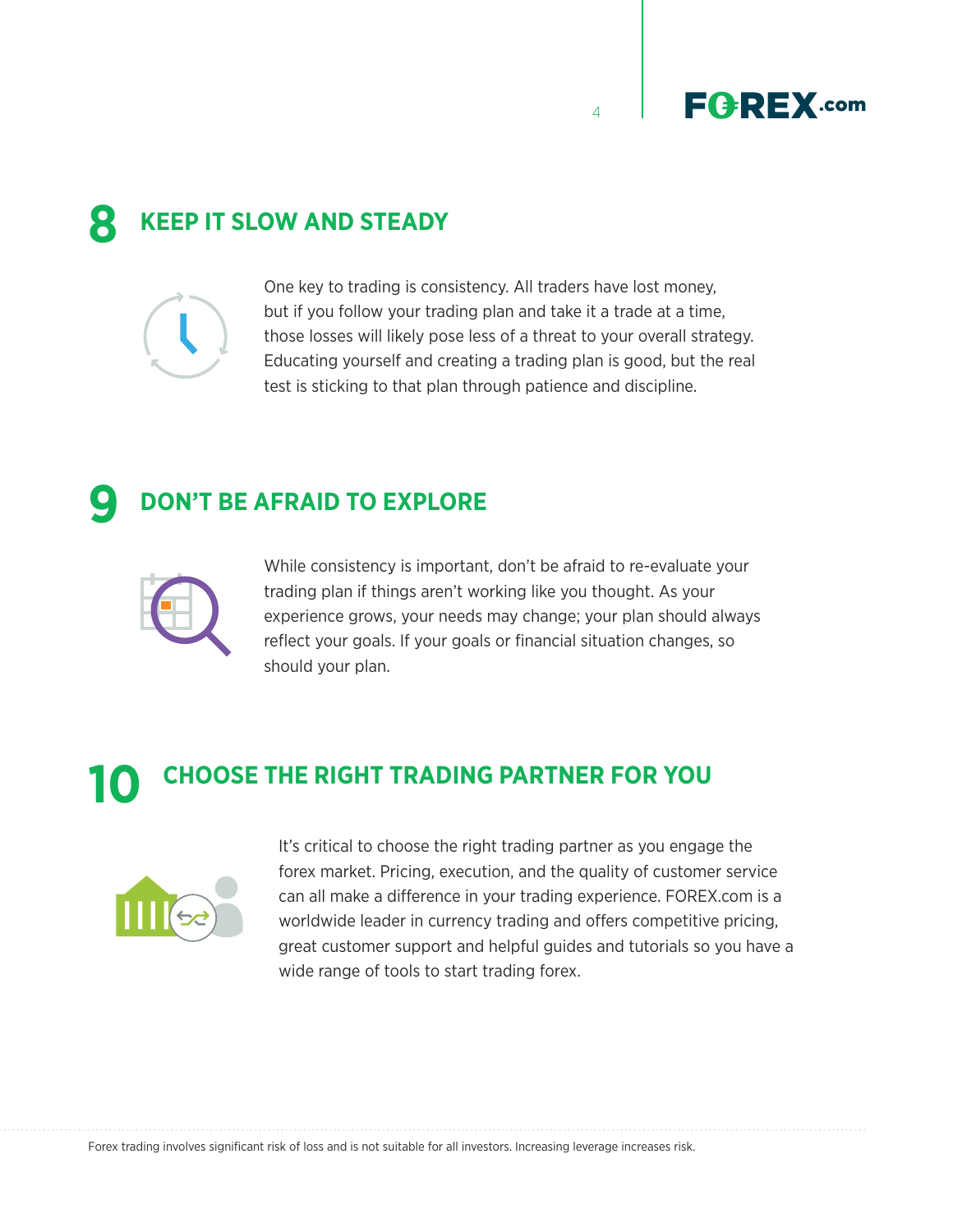

# **Get started with FOREX.com**

## **OPEN A LIVE ACCOUNT.**



Get access to exclusive market commentary, trade ideas, and technical analysis when you open an account with FOREX.com. Our application only takes five minutes. **[GET STARTED](https://www.forex.com/en-us/open-an-account)**

5

## **OPEN A DEMO ACCOUNT.**



Test your trading strategy and see our competitive pricing with a risk-free demo account. **[SIGN UP](https://www.forex.com/en-us/open-forextrader-demo-account)**

Forex trading involves significant risk of loss and is not suitable for all investors. Increasing leverage increases risk.